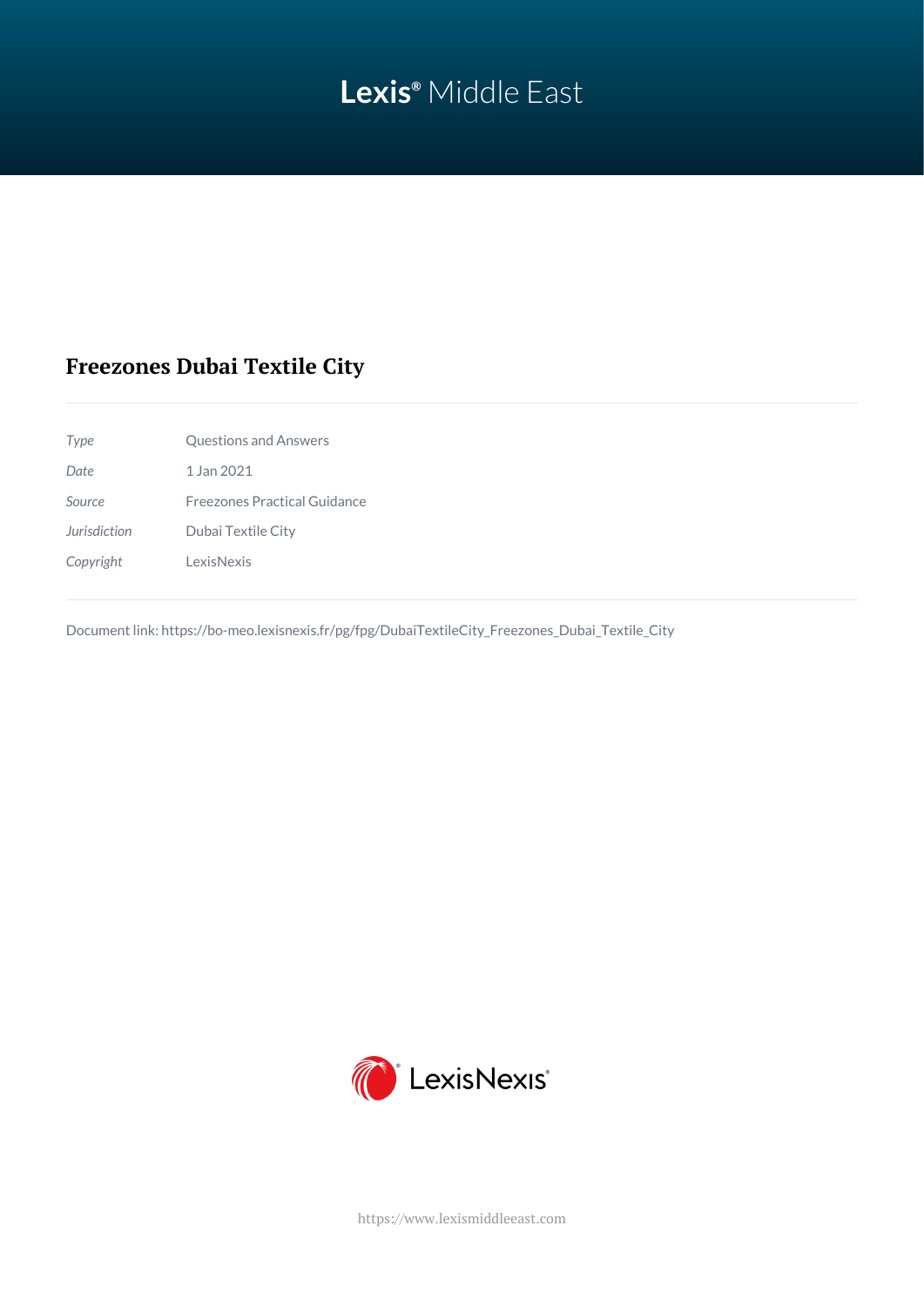## **Table of contents**

| 4. What are the key areas of UAE and Emirate legislation that businesses operating in this free zone must still comply with?<br>5. What are the key UAE and Emirate onshore agencies a business operating in this free zone would need to register or comply<br>15. Are there any specific rules governing when moveable property is removed from the free zone area or transferred into the<br>17. Is there any specific ongoing regulation or monitoring of firms operating as particular types of company by this free zone |
|--------------------------------------------------------------------------------------------------------------------------------------------------------------------------------------------------------------------------------------------------------------------------------------------------------------------------------------------------------------------------------------------------------------------------------------------------------------------------------------------------------------------------------|
|                                                                                                                                                                                                                                                                                                                                                                                                                                                                                                                                |
|                                                                                                                                                                                                                                                                                                                                                                                                                                                                                                                                |
|                                                                                                                                                                                                                                                                                                                                                                                                                                                                                                                                |
|                                                                                                                                                                                                                                                                                                                                                                                                                                                                                                                                |
|                                                                                                                                                                                                                                                                                                                                                                                                                                                                                                                                |
|                                                                                                                                                                                                                                                                                                                                                                                                                                                                                                                                |
|                                                                                                                                                                                                                                                                                                                                                                                                                                                                                                                                |
|                                                                                                                                                                                                                                                                                                                                                                                                                                                                                                                                |
|                                                                                                                                                                                                                                                                                                                                                                                                                                                                                                                                |
|                                                                                                                                                                                                                                                                                                                                                                                                                                                                                                                                |
|                                                                                                                                                                                                                                                                                                                                                                                                                                                                                                                                |
|                                                                                                                                                                                                                                                                                                                                                                                                                                                                                                                                |
|                                                                                                                                                                                                                                                                                                                                                                                                                                                                                                                                |
|                                                                                                                                                                                                                                                                                                                                                                                                                                                                                                                                |
|                                                                                                                                                                                                                                                                                                                                                                                                                                                                                                                                |
|                                                                                                                                                                                                                                                                                                                                                                                                                                                                                                                                |
|                                                                                                                                                                                                                                                                                                                                                                                                                                                                                                                                |
|                                                                                                                                                                                                                                                                                                                                                                                                                                                                                                                                |
|                                                                                                                                                                                                                                                                                                                                                                                                                                                                                                                                |
|                                                                                                                                                                                                                                                                                                                                                                                                                                                                                                                                |
|                                                                                                                                                                                                                                                                                                                                                                                                                                                                                                                                |
|                                                                                                                                                                                                                                                                                                                                                                                                                                                                                                                                |
|                                                                                                                                                                                                                                                                                                                                                                                                                                                                                                                                |
|                                                                                                                                                                                                                                                                                                                                                                                                                                                                                                                                |
|                                                                                                                                                                                                                                                                                                                                                                                                                                                                                                                                |
| 27. Is it possible to apply for a building permit in this free zone? How is this done and what steps are required?  6                                                                                                                                                                                                                                                                                                                                                                                                          |
| 28. What environmental requirements must construction companies building in this free zone consider, e.g. form of building,                                                                                                                                                                                                                                                                                                                                                                                                    |
|                                                                                                                                                                                                                                                                                                                                                                                                                                                                                                                                |
|                                                                                                                                                                                                                                                                                                                                                                                                                                                                                                                                |
|                                                                                                                                                                                                                                                                                                                                                                                                                                                                                                                                |
|                                                                                                                                                                                                                                                                                                                                                                                                                                                                                                                                |
|                                                                                                                                                                                                                                                                                                                                                                                                                                                                                                                                |
|                                                                                                                                                                                                                                                                                                                                                                                                                                                                                                                                |

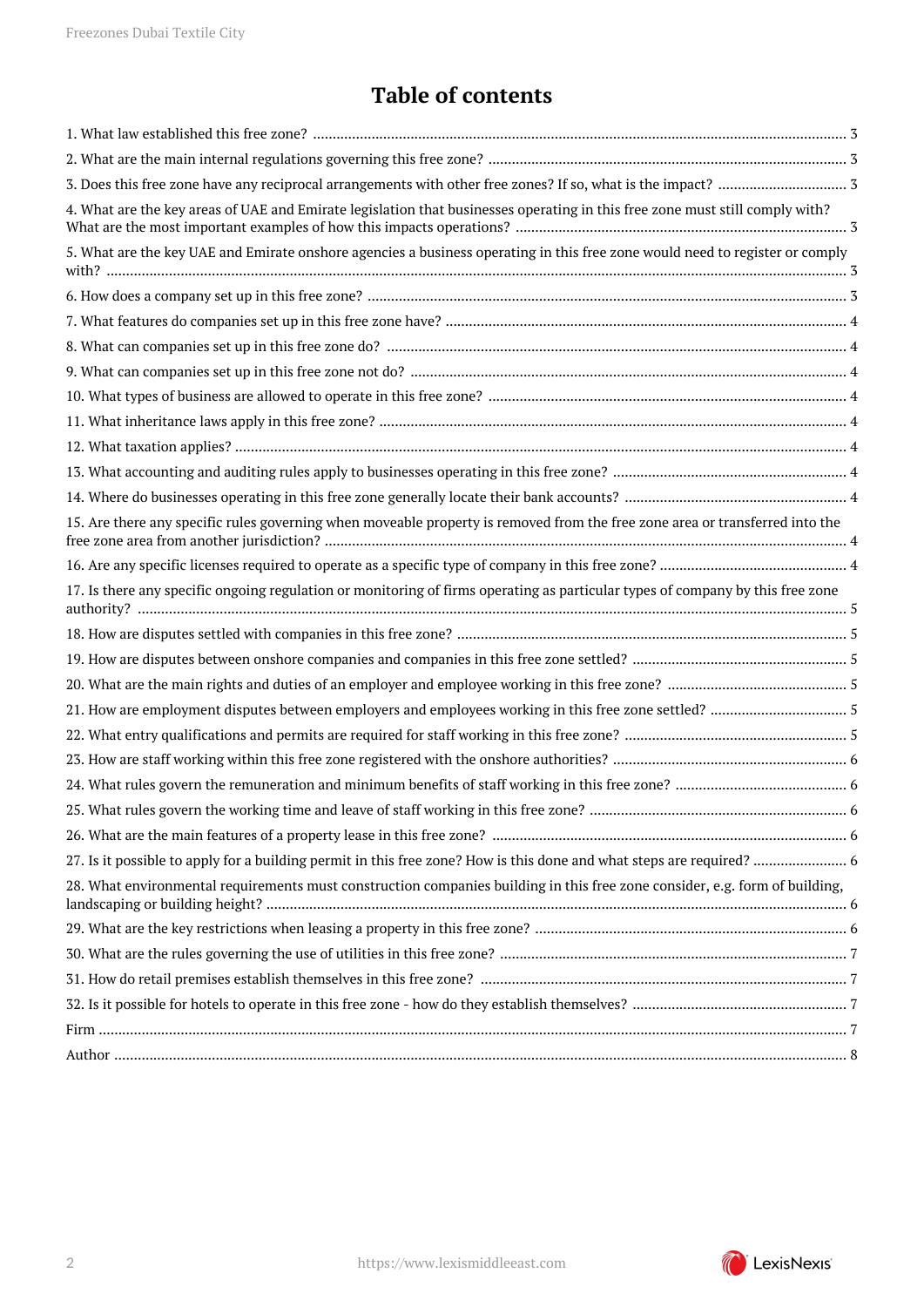## <span id="page-2-0"></span>**1. What law established this free zone?**

Dubai Textile City is located near International City in Dubai, off Al Khail Road (E311). It was established in 2007, as a joint venture between TEXMAS (the Textile Merchants Group of the UAE) and the Port Customs and Free Zone Corporation (PCFC) and is managed by Jebel Ali Free Zone Authority (JAFZA).

## <span id="page-2-1"></span>**2. What are the main internal regulations governing this free zone?**

The internal regulations of the free zone are governed by the regulations of JAFZA, namely:

- -Jafza Rules 7th Edition (2017).
	- -Jafza Companies Implementing Regulations 2016.

The above list is not exhaustive and may include other regulations issued by JAFZA.

## <span id="page-2-2"></span>**3. Does this free zone have any reciprocal arrangements with other free zones? If so, what is the impact?**

Yes, Jebel Ali Free Zone has reciprocal arrangements with other Free Zones in the country.

## <span id="page-2-3"></span>**4. What are the key areas of UAE and Emirate legislation that businesses operating in this free zone must still comply with? What are the most important examples of how this impacts operations?**

The key areas of local legislation which businesses operating in this free zone must comply with are:

- -Federal Law No. 5/1985 (Civil Transactions Law).
- -Federal Law No. 3/1987 (The Penal Code).
- -Federal Law No. 11/1992 (UAE Civil Procedures Code).
- -Federal Law No. 18/1993 (Commercial Transactions Law).
- -Federal Law No. 1/2006 (Electronic Transactions and E-Commerce Law).
- -Dubai Law No. 15/2016 (concerning regulations issued by the authorities of free zones and special development zones in Dubai).
- -Federal Decree-Law No. 7/2017 (Excise Tax).
- -Federal Decree-Law No. 8/2017 (Value Added Tax).

## <span id="page-2-4"></span>**5. What are the key UAE and Emirate onshore agencies a business operating in this free zone would need to register or comply with?**

Businesses operating in this free zone must register with the Jebel Ali Free Zones Authority (JAFZA). Businesses must also be aware of the rules and regulations of the Ports Customs and Free Zone Corporation of Dubai.

#### <span id="page-2-5"></span>**6. How does a company set up in this free zone?**

In order to set up a company in Dubai Textile City, the following procedures must be followed:

- -Registration of a trade name must be done and proof of it must be submitted to JAFZA.
- -An application for initial approval must then be submitted.
- -Once the initial application is submitted, the following documents must also be submitted:
- Memorandum of Association (MOA).
- Articles of Association (AOA).
- Passport Copies of individual shareholders.
- Passport Copies and CVs of Managers.
- -As well as the submission of these documents, a Certificate of Incorporation will be issued by JAFZA once the documents have been reviewed. JAFZA will then issue a letter which needs to be submitted to the bank, in order to open a corporate bank account.

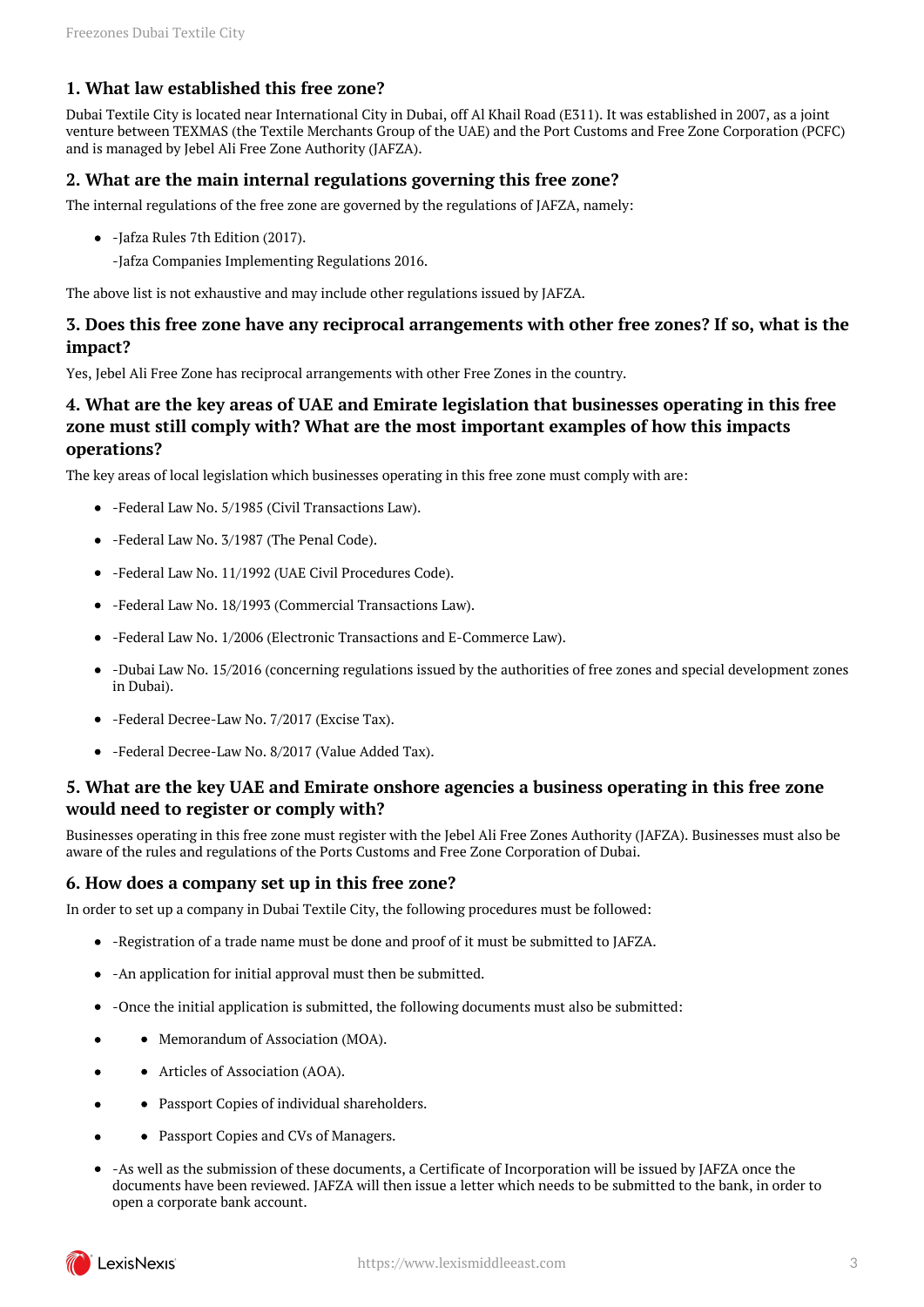- -Once the minimum share capital, as requested by the authorities, has been deposited into the account, the bank will issue a letter of confirmation.
- -The letter of confirmation must be submitted to JAFZA, who will then review it and on signing the lease and personnel sponsorship agreement, finally issue the business license.

## <span id="page-3-0"></span>**7. What features do companies set up in this free zone have?**

Companies which are incorporated in Dubai Textile City are offered incentives such as:

- -100% repatriation of capital and profits.
- -100% foreign ownership.
- -100% corporate tax exemption.
- -Hiring of expatriate workforce.
- -Exemption form Customs duty.

## <span id="page-3-1"></span>**8. What can companies set up in this free zone do?**

Companies which are set up in the Dubai Textile City can only conduct activities related to the textile industry and involve trading, textile and fashion, in line with their trade license.

## <span id="page-3-2"></span>**9. What can companies set up in this free zone not do?**

Companies which are set up in this free zone cannot do any activity which is in contradiction to or not related to the textile industry or is beyond the scope of the license which they are issued. If they are found to do so, they may be levied a fine or closure of operations or termination of license in accordance with the rules of the JAFZA.

#### <span id="page-3-3"></span>**10. What types of business are allowed to operate in this free zone?**

Only commercial and trade related business activities are allowed in this Free Zone.

## <span id="page-3-4"></span>**11. What inheritance laws apply in this free zone?**

The inheritance laws that are applicable in this free zone are Islamic Sharia and Dubai Law No 15/2017 (regarding inheritance, wills and probate).

#### <span id="page-3-5"></span>**12. What taxation applies?**

Businesses in the Dubai Textile City follow the same taxation regulation as JAFZA's. According to the regulations of JAFZA, businesses which have a license issued by JAFZA will have to pay excise tax and VAT in the event of engaging in business with the mainland. Any business activity engaged in other free zones are exempt from tax.

## <span id="page-3-6"></span>**13. What accounting and auditing rules apply to businesses operating in this free zone?**

Businesses operating in Dubai Textile City must adhere to the accounting and auditing rules of JAFZA, which stipulate that auditing can only be done by a JAFZA approved auditor.

#### <span id="page-3-7"></span>**14. Where do businesses operating in this free zone generally locate their bank accounts?**

Businesses that operate in Dubai Textile City have to open a corporate bank account before they are issued a license. Businesses open a local bank account, established in line with UAE regulations.

## <span id="page-3-8"></span>**15. Are there any specific rules governing when moveable property is removed from the free zone area or transferred into the free zone area from another jurisdiction?**

Businesses which operate in the free zone must strictly confine their business in the free zone unless they have got permission from the relevant authorities first to conduct business outside the free zone area. For conducting any business outside the free zone area, i.e. on the mainland, the assistance of a local agent/distributor will be required and adhered to.

## <span id="page-3-9"></span>**16. Are any specific licenses required to operate as a specific type of company in this free zone?**

Businesses which operate in the Dubai Textile City are issued a Free Zone Company license. The company can be either a Free Zone Limited Liability Company (FZ-LLC), a limited liability company having one shareholder or a Free Zone Company (FZCO) or a limited liability company having a minimum of two and a maximum of five shareholders. A branch of a company which is situated either in the UAE or abroad can also obtain license to operate in the free zone and the company must carry out the same functions as the parent company.

Businesses are not allowed to operate beyond the scope of their business license.

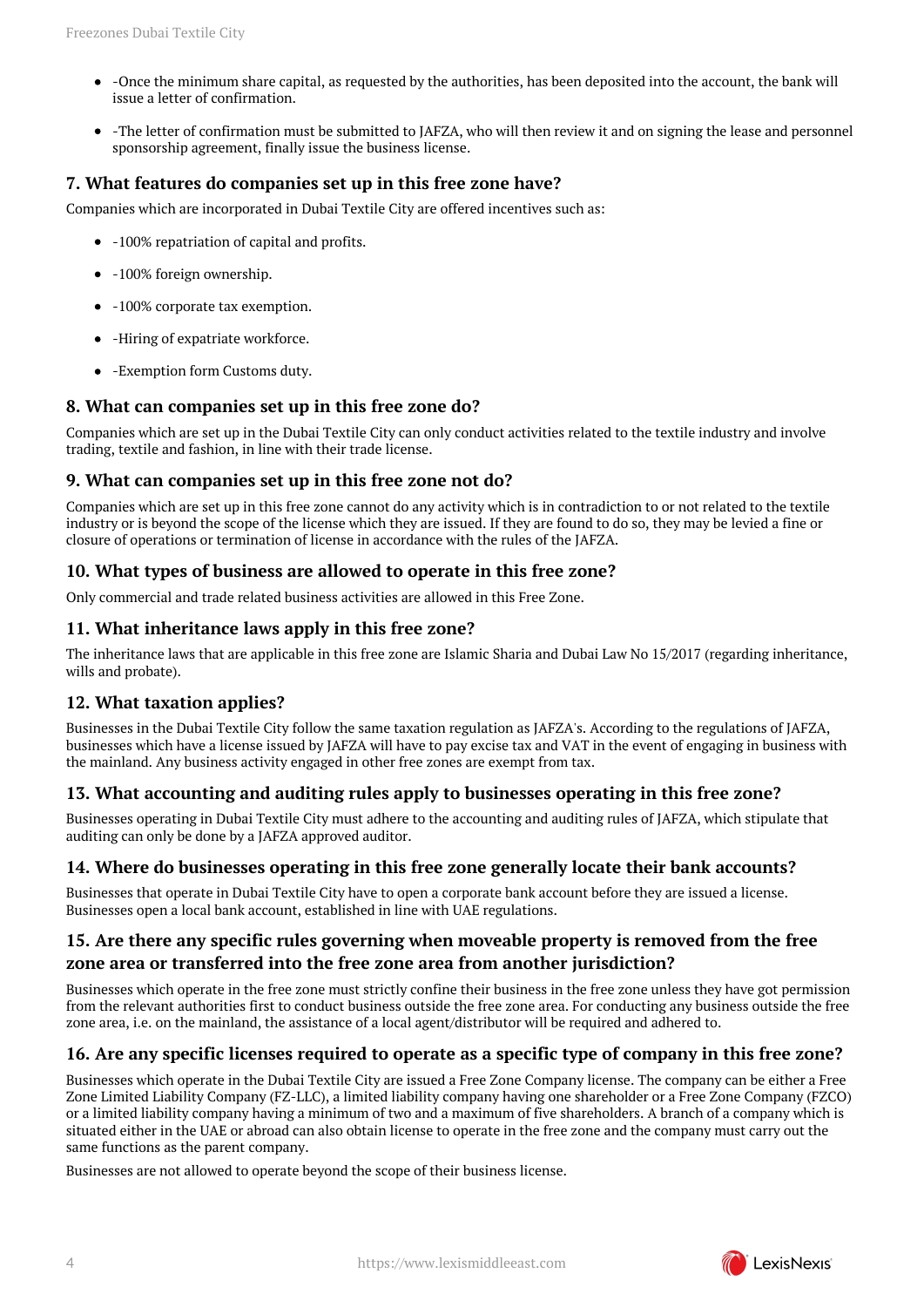## <span id="page-4-0"></span>**17. Is there any specific ongoing regulation or monitoring of firms operating as particular types of company by this free zone authority?**

The operations of the free zone are monitored, supervised and regulated by the Jebel Ali Free Zone Authority (JAFZA).

## <span id="page-4-1"></span>**18. How are disputes settled with companies in this free zone?**

In general, dispute resolution mechanisms are specified in contracts. In the absence of this, the courts in Dubai assist in resolving disputes. The main courts are:

- a) The Court of First Instance.
- b) The Court of Appeal.
- c) The Court of Cassation.

#### Arbitration

Apart from this, a separate judicial system which follow the principles of Common Law exist, under the Dubai International Financial Centre, known as the DIFC Courts. Depending on the choice of the parties involved, either judicial bodies can be approached to settle disputes. Parties can also attempt to resolve disputes using arbitration under the Dubai International Arbitration Centre or the DIFC-LCIA Arbitration Centre.

#### <span id="page-4-2"></span>**19. How are disputes between onshore companies and companies in this free zone settled?**

In general, dispute resolution mechanisms are specified in contracts. In the absence of this, the courts in Dubai assist in resolving disputes. The main courts are:

- a) The Court of First Instance.
- b) The Court of Appeal.
- c) The Court of Cassation.

#### Arbitration

Apart from this, a separate judicial system which follow the principles of Common Law exist, under the Dubai International Financial Centre, known as the DIFC Courts. Depending on the choice of the parties involved, either judicial bodies can be approached to settle disputes. Parties can also attempt to resolve disputes using arbitration under the Dubai International Arbitration Centre or the DIFC-LCIA Arbitration Centre.

## <span id="page-4-3"></span>**20. What are the main rights and duties of an employer and employee working in this free zone?**

The main rights and duties of an employer and employee are issued by the Jebel Ali Free Zone Authority (JAFZA) under the Jebel Ali Free Zone Rules 2017 (7th Edition). Some of them are:

- -An employer must be registered with the WPS and must transfer the employee's salary through WPS between the 1st and 15th of every month. An employer also has to keep signed copies of the certificates of payment.
- -It is the duty of an employer to provide third-party insurance to all employees and must provide JAFZA with a copy of the insurance policy.
- -The employer has to provide for a bank guarantee amounting to one and half month's basic salary plus return airfare from Dubai to the country to which the Employee is a national of.
- -The employee will work for a maximum of eight hours in a day plus one hour for meal break, for six days in a week, for 48 hours in a week.
- $\bullet$  -If any overtime work is done, it must be paid at 125% of the basic hourly rate (150% for overtime on Friday, public holidays or between 09:00 pm and 04:00 am).
- -The employee can only work in the Free Zone. For any work outside the Free Zone, approval from JAFZA first is required.

## <span id="page-4-4"></span>**21. How are employment disputes between employers and employees working in this free zone settled?**

If there are any disputes between an employer and an employee, at the first instance, an attempt to resolve it will be made by JAFZA's Labour Section. If it is not possible to arrive at a resolution under JAFZA, the matter will be transferred to the Labour Ministry and will then be transferred to the Dubai Courts, if either party requests for it to be.

<span id="page-4-5"></span>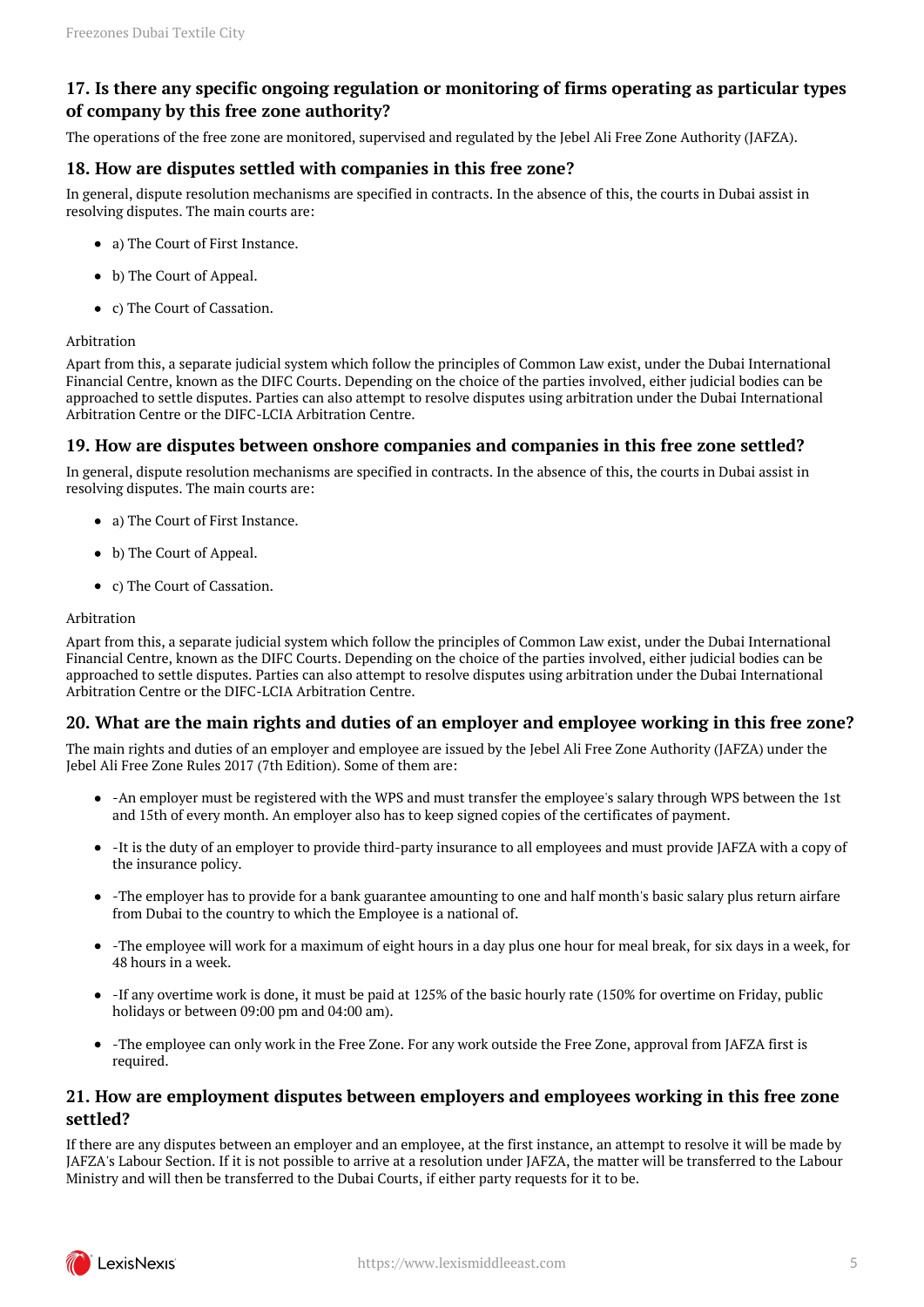## **22. What entry qualifications and permits are required for staff working in this free zone?**

All employees working in Dubai Textile City must be sponsored by JAFZA. Employers must enter into a Public Secondment Agreement with JAFZA, which prescribes the conditions for sponsorship for employment. In addition, all employees must sign an employment agreement with their employers.

Employers have to provide a guarantee or a form of security to JAFZA, with respect to each sponsored employee.

#### <span id="page-5-0"></span>**23. How are staff working within this free zone registered with the onshore authorities?**

All employees working in Dubai Textile City must be sponsored by the free zone authority, in this case, JAFZA. Employers must enter into a Public Secondment Agreement with JAFZA, that prescribes the conditions for sponsorship for employment. In addition, all employees must sign an employment agreement with their employers.

Employers are also mandated to provide a guaranty or a form of security to JAFZA, with respect to each sponsored employee.

## <span id="page-5-1"></span>**24. What rules govern the remuneration and minimum benefits of staff working in this free zone?**

The Jebel Ali Free Zone Rules 2017 (7th Edition) govern the remuneration and minimum benefits of staff working in the Dubai Textile City. Remuneration must be in line with what is specified in the Employment Agreement and Employers must pay a minimum monthly basic salary as acceptable by JAFZA

## <span id="page-5-2"></span>**25. What rules govern the working time and leave of staff working in this free zone?**

The Jebel Ali Free Zone Rules 2017 (7th Edition) govern the working time and leave of staff of working in the Dubai Textile City. An employee will work a maximum of eight hours in a day plus one hour for meal break, for six days a week, for 48 hours a week. If any overtime work is done, it will be paid at 125% of the basic hourly rate (150% for overtime on Friday, public holidays or between 9.00pm and 4.00am). During Ramadan, the working hours will be reduced from eight hours in a day to six hours in a day.

## <span id="page-5-3"></span>**26. What are the main features of a property lease in this free zone?**

The main features with regards to leasing property in this free zone are:

- -For any property which is leased from JAFZA, the employer must ensure the property is operational within the stipulated time (60 days for office space, 90 days for Light Industrial Units and 22 months to complete the building and construction of plot).
- -The sub-lease is permitted subject to the discretion of the free zone authority.

## <span id="page-5-4"></span>**27. Is it possible to apply for a building permit in this free zone? How is this done and what steps are required?**

Yes, it is possible for to apply for a building permit in this free zone. Building permits are issued for Prepared Plots. Any construction has to be approved by both JAFZA and Trakhees. The employer must ensure all regulations, requirements, standards and guidelines of JAFZA and any other relevant authorities are adhered to. It will be the duty of the employer to obtain necessary approvals and permits, including but not limited to Building Permits, Fitness Inspections, Fitness Certificates and Completion Certificates.

## <span id="page-5-5"></span>**28. What environmental requirements must construction companies building in this free zone consider, e.g. form of building, landscaping or building height?**

Businesses must adhere to the guidelines issued by the Environment, Health and Safety Department and must be in line with the following regulations:

- -Environmental Control rules and requirements.
- -Environmental guidelines.
- -The Jebel Ali Free Zone Rules 2017 (7th Edition).

The above list is not exhaustive and may include other regulations the free zone authority considers fit.

#### <span id="page-5-6"></span>**29. What are the key restrictions when leasing a property in this free zone?**

When it comes to leasing a property in the Dubai Textile City, the following rules apply:

- -For sub-leasing, the premise which is to be sub-leased must be an operational and complete building.
- -The sub-lessee must either be a subsidiary of the Sub-Lessor or an associated enterprise of the Sub-Lessor.

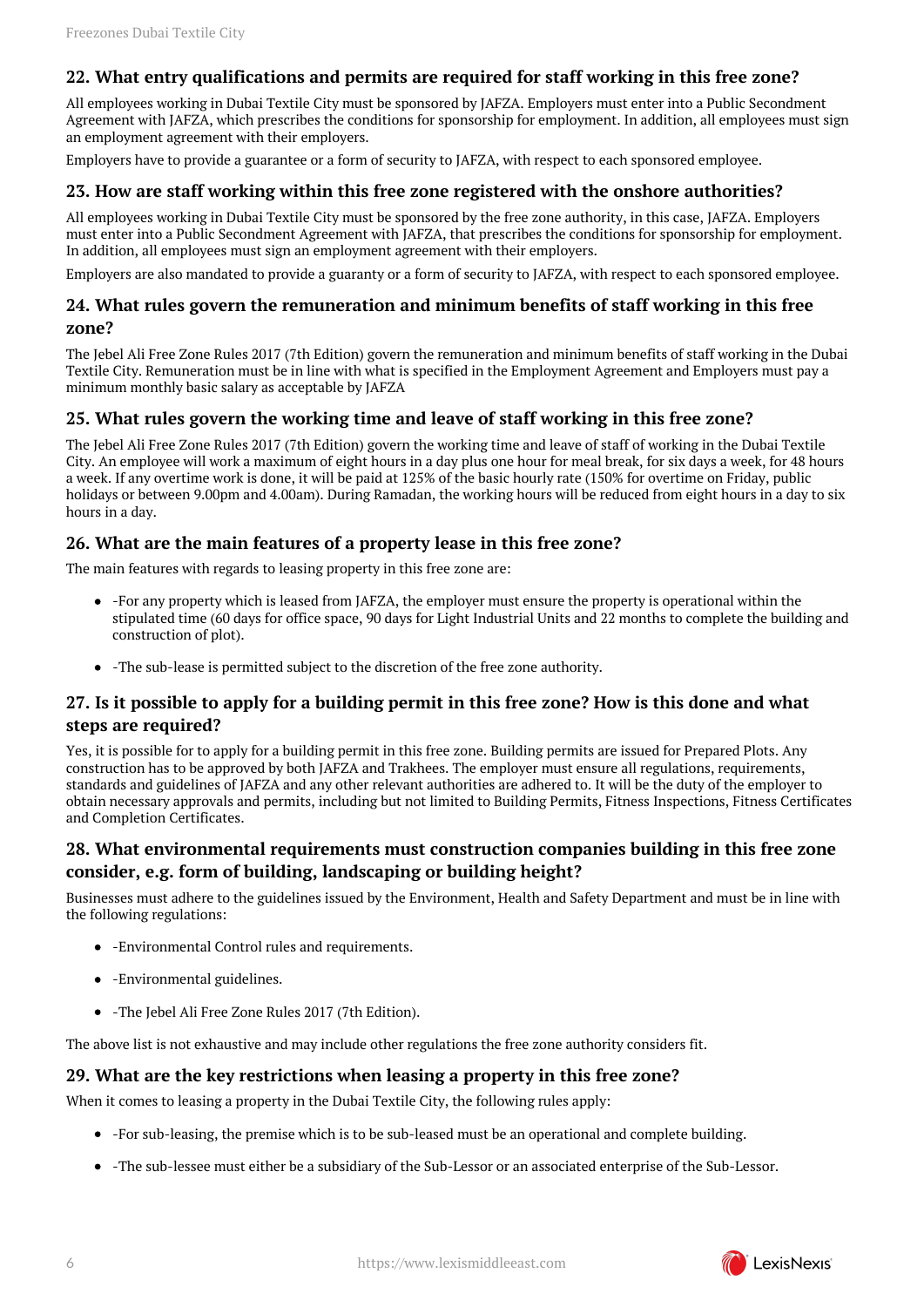- -The sub-lessee must possess a license for conduction of its activities, in line with the rules and regulations of the free zone authority.
- -The sub-lease agreement which is entered into between the sub-lessor and the sub-lessee must not be in contradiction with the lease agreement entered into between the lessee and JAFZA.

## <span id="page-6-0"></span>**30. What are the rules governing the use of utilities in this free zone?**

The Jebel Ali Free Zone Rules 2017 (7th Edition) govern the use of utilities in Dubai Textile City.

#### <span id="page-6-1"></span>**31. How do retail premises establish themselves in this free zone?**

Retail premises can establish themselves by obtaining a license and fulfilling the requirements prescribed in The Jebel Ali Free Zone Rules 2017 (7th Edition).

#### <span id="page-6-2"></span>**32. Is it possible for hotels to operate in this free zone - how do they establish themselves?**

No, it is not possible for hotels to operate in Dubai Textile City. Retail premises can establish themselves by obtaining a license and fulfilling the requirements prescribed in The Jebel Ali Free Zone Rules 2017 (7th Edition).

## <span id="page-6-3"></span>**Firm**



**STA Law Firm**